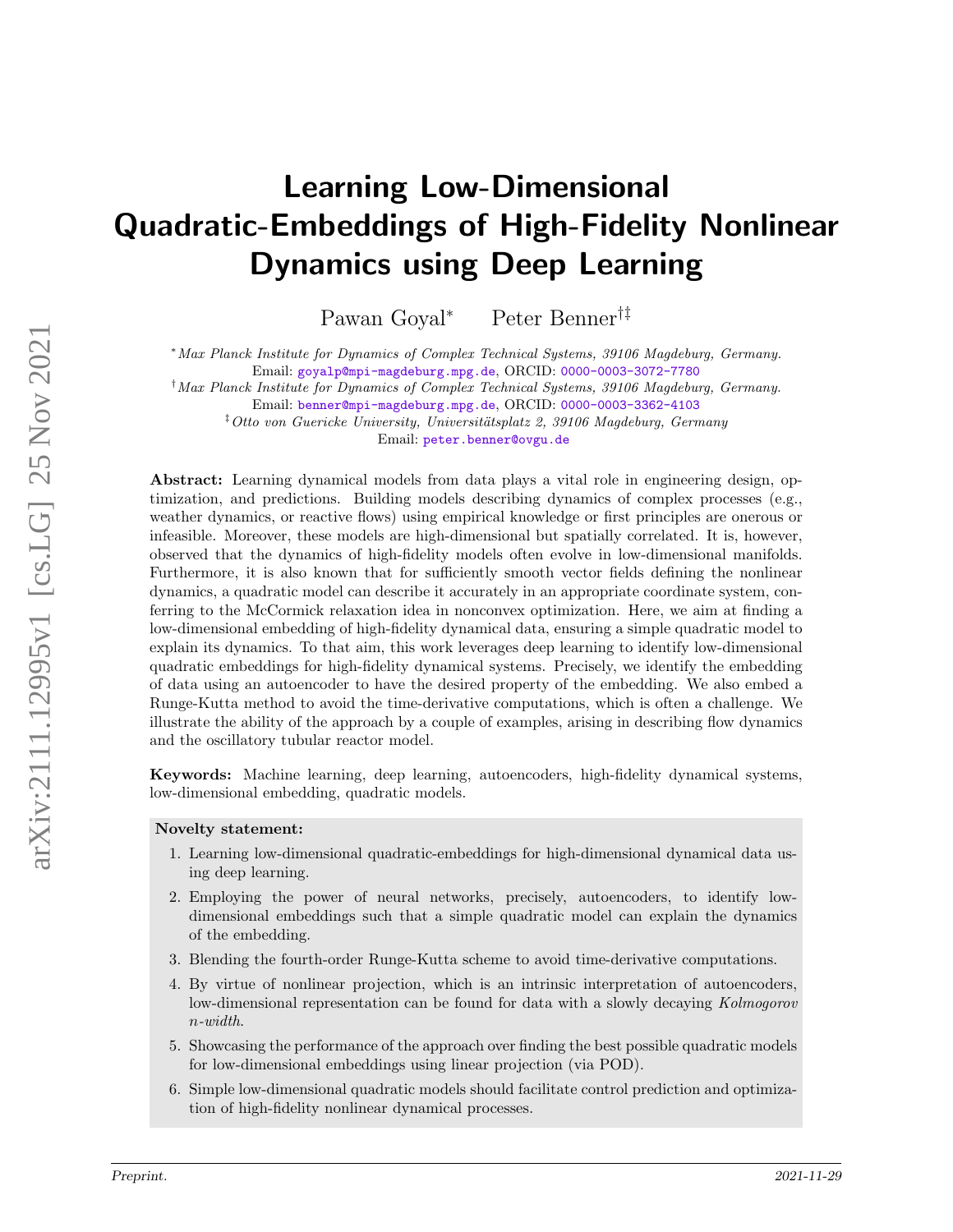### 1 Introduction

Inferring mathematical models describing the underlying dynamical behavior is essential in building infrastructure to take technology forward. These models allow us to understand the underlying dynamics and to perform engineering studies, control, and predictions. Traditionally, such modeling is done based on the first principles (e.g., conservation laws, gravitational laws) and empirical knowledge by experts. However, for complex phenomenons and modern engineering tools (e.g., advanced robotic dynamics, climate dynamics), the first principle and empirical knowledge are not fully available to obtain dynamics models accurately. However, with advancements in measurement technology, data related to physical processes can be obtained, which can support in uncovering the underlying dynamics. The paradigm of modeling using solely data has got a lot of attention in last couple of decades  $[1-13]$  $[1-13]$ . A key towards learning dynamics models is to obtain a parsimonious model which gives a good balanced between data fitting and model complexity. Though dictionary-based sparsity methods are prone to parsimonious models by enforcing sparsity, in our work, we impose parsimony intending to determine obtaining low-dimensional models with simple non-linearity, namely, quadratic-type. The motivation behind this is that high-dimensional dynamical systems involve in low-dimensional manifolds  $[14-17]$  $[14-17]$ ; and, a nonlinear system with sufficient continuity can be written as a quadratic nonlinear system [\[18,](#page-9-3) [19\]](#page-9-4). It is related to McCormick relaxation [\[20\]](#page-10-0).

Neural networks based learning of dynamical systems from time-series data has surprisingly rich history [\[21–](#page-10-1)[29\]](#page-10-2). Despite their success, interpretability and generalizability remains primary concerns. Parsimonious models, having the simplest model describing dynamics goes in the opposite direction of neural networks as neural networks are typically high-dimensional or highly parameterized. Towards identifying interpretable and generalizable models, symbolic regression-based approaches have shown their potential [\[1–](#page-8-0)[3\]](#page-9-5). A seminal approach, the dictionary-based sparse regression also emerged as a powerful method [\[8,](#page-9-6) [30\]](#page-10-3). It relies on constructing a large feature dictionary followed by identifying the correct few features from the dictionary that describe the system dynamics. The approach is computationally efficient, but the success of the method highly relies on the quality of the dictionary. The work [\[28\]](#page-10-4) takes it one step further and aims to identify the transformation of coordinate such that the dynamics can be given sparsely in the constructed dictionary.

Furthermore, several complex dynamical phenomena are high-dimensional and highly nonlinear. It makes analysis and control of those models *almost* infeasible. However, a redeeming of these high-dimensional systems is that their dynamics lie in a low-dimensional manifold. Principle component analysis (PCA) is a widely used tool to obtain low-dimensional representation using linear projection. Dynamic mode decomposition [\[5,](#page-9-7)[10,](#page-9-8)[31\]](#page-10-5) aims at identifying a linear dynamical models in that low-dimensional, but often it is not sufficient to capture complex dynamics completely. Another popular method to obtain nonlinear dynamical models in the low-dimensional data is operator inference  $\left( \text{Oplnf} \right)$   $\left[ 6,13 \right]$ . The OpInf is also combined with hand-designed features such that the dynamics in the low-dimensional dynamics can be given by a quadratic model [\[19\]](#page-9-4). The OpInf is not fully data-driven as they require the form of governing equations that may not be available. In any case, these methods build on the linear projection of the high-dimensional data. However, often, a linear projection does not give a good low-dimensional representation (e.g., advection-dominant problems) due to slow decay of Kolmogorov  $n$ -width. A nonlinear extension of PCA, the so-called autoencoder, is powered by neural networks. The autoencoder has been widely used to obtain low-dimensional representation, see, e.g., [\[32,](#page-10-6) [33\]](#page-10-7), but they are often decoupled with the course of learning dynamical models in the low-dimensional. We firmly emphasize that there is not enough evidence that a simple model can explain the dynamics of the lowest possible dimensional embedding of data. Towards incorporating dynamics with autoencoder, the work [\[23\]](#page-10-8) utilized the Koopman theory [\[34\]](#page-10-9) to identify the low-dimensional representation such that the dynamics are almost linear in the representation. Although analysis and engineering studies have become easier, linear models are not expressive enough to capture complex dynamics completely. Furthermore, autoencoders are combined with sparse regression in [\[28\]](#page-10-4), where the idea is to find the projection of the data such that dynamics of the projected data can be given by selecting few features from the dictionary. Despite being a promising approach, the dictionary-based approach quickly becomes intractable when the number of variables becomes even slightly larger (e.g., for 10 variables and degree 3 polynomial features, total features would be 286). Additionally, the approach [\[28\]](#page-10-4) requires the derivative information, which is often a challenging task.

In this work, we present a framework for learning a low-dimensional embedding of data such that the dynamics in the low-dimensional embedding can be given a simple quadratic model. It combines two main philosophies: (a) dynamics often lies in a low-dimensional manifold [\[14,](#page-9-1) [16,](#page-9-10) [17\]](#page-9-2), and (b) continuous-enough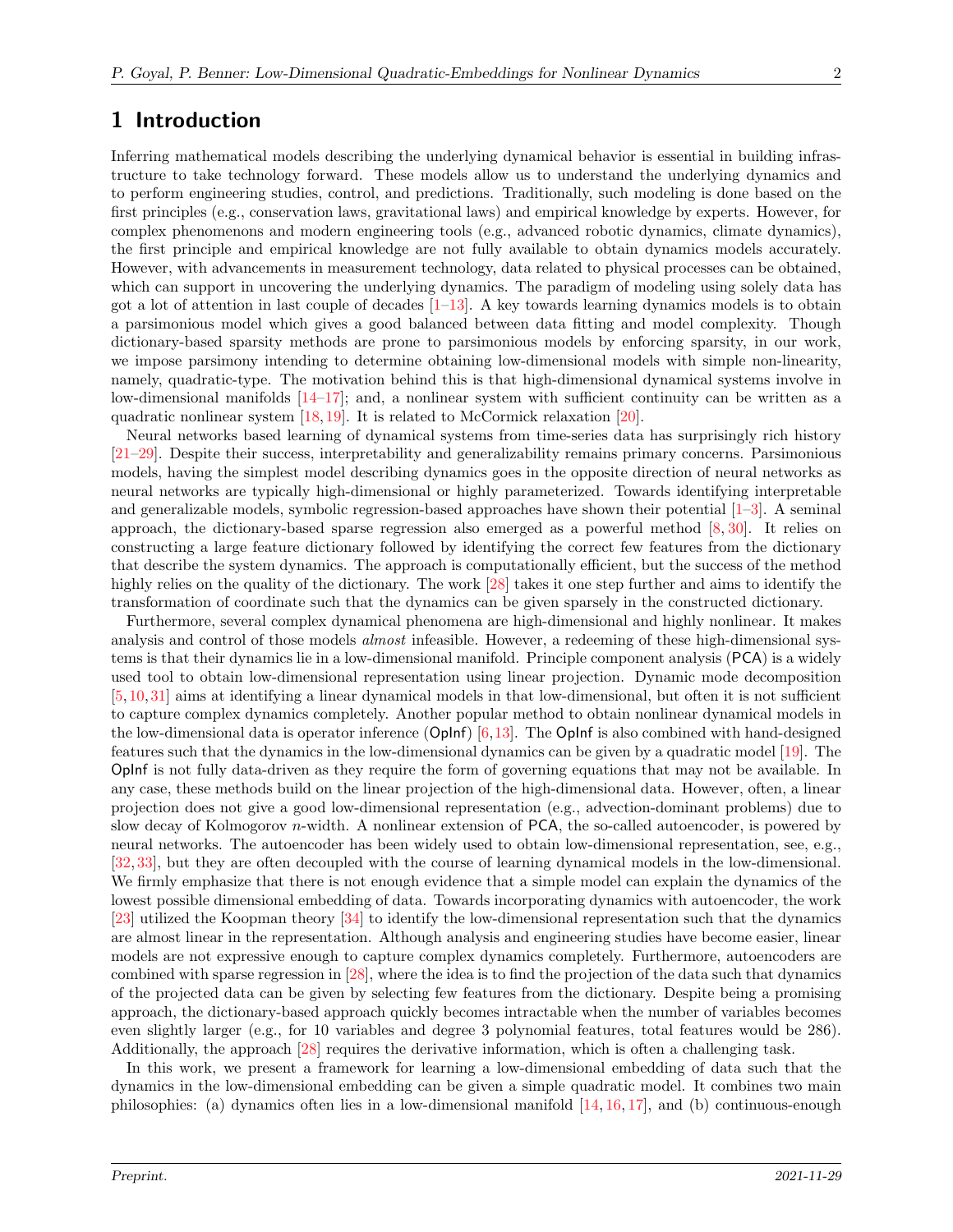dynamical systems can be written a quadratic model [\[18,](#page-9-3) [20\]](#page-10-0). We leverage the autoencoder neural network framework to simultaneously identify the desired low-dimensional embedding and the underlying quadratic model. It advocates a good balance between the low-dimensional embedding of data and the complexity of models, describing the dynamics of the embedding. Furthermore, to avoid time-derivative computations, we fuse a numerical integration method, the so-called *Runge-Kutta scheme* to learn continuous quadratic models. We showcase the approach with two examples: Burgers' equations describing flow dynamics and the tubular reactor model. These results expose the ability of our approach to obtain low-dimensional parsimonious models that contain only quadratic non-linearity.

The remainder of the paper is organized as follows. In [Section 2,](#page-2-0) we explain the writing of nonlinear dynamical systems as equivalent quadratic systems by an appropriate transformation of coordinates–also known as lifting. [Section 3](#page-3-0) contains our core contributions. There, we present autoencoder network architecture to identity low-dimensional embedding such that a simple quadratic model can describe its dynamics. We also discuss how a Runge-Kutta scheme can be fused in the course of learning encoding and decoding to compute continuous quadratic models to describe the embedding dynamics. Thus, we can avoid any computation related to time-derivatives. We demonstrate the approach by means of two examples, namely, reactor tabular model and 2D Burgers' equation in [Section 4.](#page-4-0) We summarize our work and provide discussions with future directions in [Section 5.](#page-7-0)

## <span id="page-2-0"></span>2 Quadratic Modeling of Nonlinear Systems

We here briefly overview quadratic modeling of nonlinear systems and demonstrate that the sufficiently continuous nonlinear systems can be rewritten as quadratic systems. Such an approach is often employ to simplify nonlinear optimization problems [\[20\]](#page-10-0) or model reduction for nonlinear systems [\[18,](#page-9-3) [35\]](#page-10-10). Let us consider a nonlinear system as follows:

<span id="page-2-1"></span>
$$
\dot{\mathbf{x}}(t) = \mathbf{f}(\mathbf{x}),\tag{2.1}
$$

where  $\mathbf{x} \in \mathbb{R}^n$  and the function  $\mathbf{f}(\cdot) : \mathbb{R}^n \to \mathbb{R}^n$  with  $\mathbf{f}(\cdot)$  being sufficiently continuous. Then, there exit a lifting mapping  $\mathcal{L}: \mathbb{R}^n \to \mathbb{R}^m$ , and its inverse mapping  $\mathcal{L}^{\sharp}: \mathbb{R}^m \to \mathbb{R}^n$ , resulting into

$$
\dot{\mathbf{z}}(t) = \mathcal{A}(\mathbf{z}(t)) + \mathcal{H}(\mathbf{z}(t)),
$$
\n(2.2)

where  $\mathbf{z}(t) = \mathcal{L}(\mathbf{x})$ , and  $\mathcal{L}^{\sharp}(\mathcal{L}(\mathbf{x})) = \mathbf{x}$ . Moreover,  $\mathcal{A}(\cdot)$  and  $\mathcal{H}(\cdot)$  are linear and quadratic operators, i.e.,  $\mathcal{A}(\mathbf{z}(t)) = \mathbf{A}\mathbf{z}$  and  $\mathcal{H}(\mathbf{z}(t)) = \mathbf{H}(\mathbf{z}(t) \otimes \mathbf{z}(t))$  with '⊗' denoting the Kronecker product [\[36\]](#page-10-11). We illustrate the whole philosophy with a simple example nonlinear system, describing dynamics of a simple pendulum:

$$
\begin{bmatrix} \dot{x}_1 \\ \dot{x}_2 \end{bmatrix} = \begin{bmatrix} -\sin(x_2) \\ x_1 \end{bmatrix} . \tag{2.3}
$$

For the above system, we define transformed or lifted coordinates and inverse transformation as follows:

$$
\mathcal{L}: \begin{bmatrix} x_1 \\ x_2 \end{bmatrix} \mapsto \begin{bmatrix} x_1 \\ x_2 \\ \sin(x_2) \\ \cos(x_2) \end{bmatrix} =: \begin{bmatrix} z_1 \\ z_2 \\ z_3 \\ z_4 \end{bmatrix}, \qquad \mathcal{L}^{\sharp}: \begin{bmatrix} z_1 \\ z_2 \\ z_3 \\ z_4 \end{bmatrix} \mapsto \begin{bmatrix} z_1 \\ z_2 \end{bmatrix} \equiv \begin{bmatrix} x_1 \\ x_2 \end{bmatrix}. \tag{2.4}
$$

Consequently, we can write dynamics in the variables  $z_i$ 's as a quadratic system:

$$
\frac{d}{dt} \begin{bmatrix} z_1 \\ z_2 \\ z_3 \\ z_4 \end{bmatrix} = \begin{bmatrix} -z_3 \\ z_1 \\ z_1 z_4 \\ -z_1 z_3 \end{bmatrix} . \tag{2.5}
$$

The motivation for having quadratic models is that they ease analysis and engineering studies compared to complex nonlinear systems. For more details on lifting and writing nonlinear systems as quadratic systems, we refer to  $[18–20,35]$  $[18–20,35]$  $[18–20,35]$ . However, we like to highlight that the lifting transformation to rewrite the dynamics as quadratic systems is not unique, and the inverse transformation is not either. Moreover, we need a nonlinear analytical system to write a lifted quadratic system, which is visibly not available where our aim itself is to find a model from data.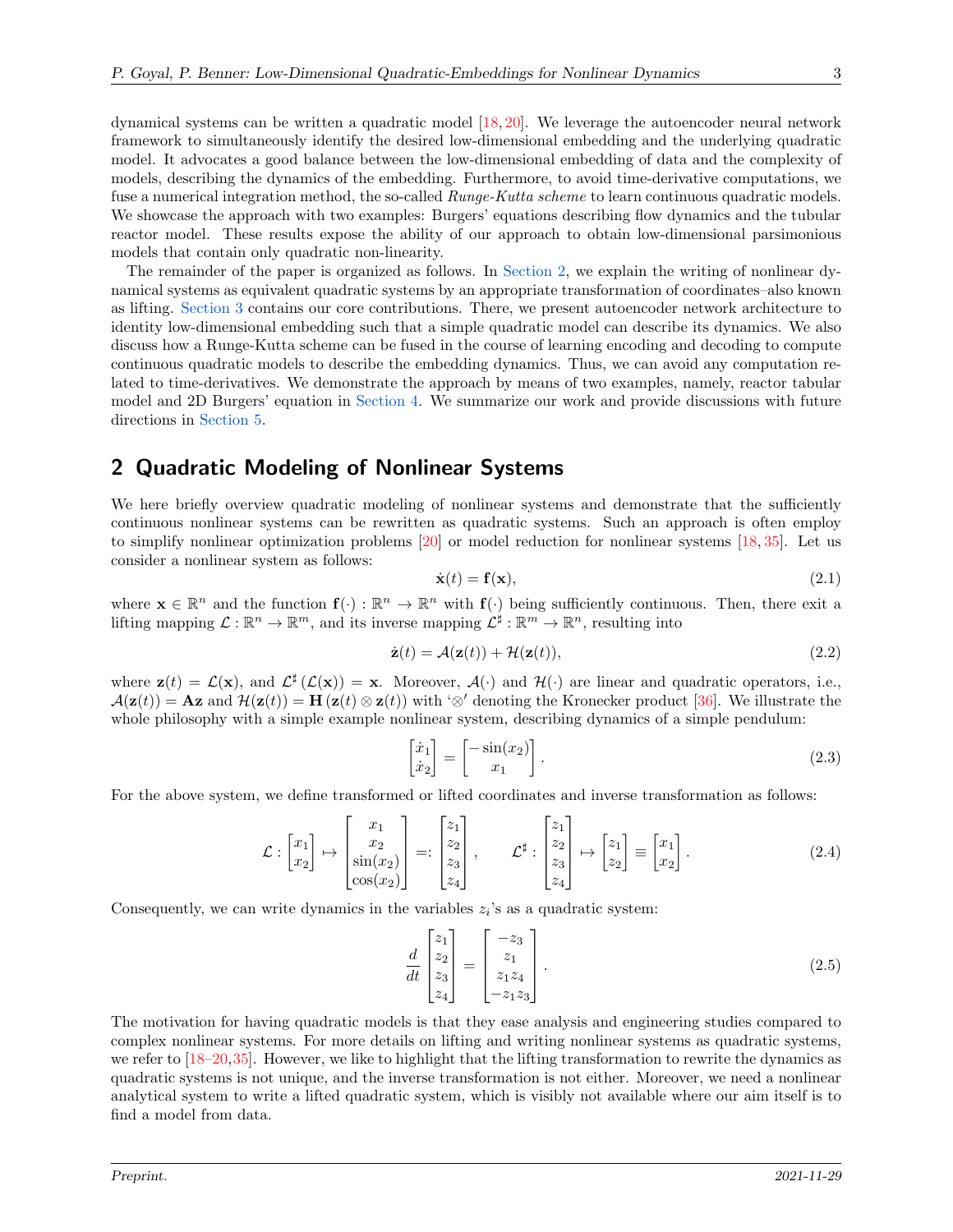

Figure 3.1: The figure depicts a schematic of the approach. It involve an encoder, mapping the highdimensional state  $x$  to a dimensional state  $z$ , and a decoder, mapping back  $z$  to  $x$ . We enforce a constraint of the low-dimensional variable z—that is, a simple quadratic model can explain the dynamics of the variable z.

## <span id="page-3-0"></span>3 Autoencoders and Quadratic Embeddings for Learning Nonlinear **Dynamics**

As noted, nonlinear systems can often be written as quadratic systems. However, it requires the information of lifting transformation and its inverse transformation. In other words, it demands a coordinate change such that a simple quadratic model can describe dynamics in the transformed coordinate. Limiting ourselves to such a model, we obtain a parsimonious model prone to interpretability and generalizability. Also, we focus on exploiting the fact that the dynamics of high-fidelity models often lie in a low-dimensional manifold. Thus, our work leverages the impressive approximation capabilities of deep neural networks to obtain a lowdimensional embedding. Many low-dimensional embedding may exist, but it is not necessary that a quadratic model can explain the dynamics in the obtained low-dimensional embedding. Hence, our primary goal is to discover a particular low-dimensional embedding so that a simple quadratic model can explain the dynamics of the embedding.

Consider a high-fidelity nonlinear dynamical system of form  $(2.1)$ . We seek to identify a low-dimensional embedding or coordinate  $\mathbf{z}(t) \in \mathbb{R}^{\hat{n}}$  such that  $\mathbf{x}(t) \approx \Phi(\mathbf{z}(t))$ , where  $\Phi : \mathbb{R}^{\hat{n}} \to \mathbb{R}^n$  is a nonlinear function. Furthermore,  $z(t)$  satisfies

<span id="page-3-1"></span>
$$
\frac{d}{dt}\mathbf{z}(t) = \mathbf{A}\mathbf{z}(t) + \mathbf{H}\left(\mathbf{z}(t) \otimes \mathbf{z}(t)\right) + \mathbf{b},\tag{3.1}
$$

where  $\mathbf{A} \in \mathbb{R}^{\hat{n} \times \hat{n}^2}$ , and  $\mathbf{b} \in \mathbb{R}^{\hat{n}}$ . Additionally, we require an inverse mapping, reconstructing z from **x**, and we do this by another function  $\Psi : \mathbb{R}^n \to \mathbb{R}^n$ , i.e.,  $\mathbf{z}(t) \approx \Psi(\mathbf{x}(t))$ . Consequently, we have an intrinsic autoencoder structure with a constraint on the low-dimensional embedding. We aim to learn both functions, namely  $\Phi$  and  $\Psi$ , using neural networks. Thus, it can be seen as a nonlinear projection of the high-dimensional data which can interpreted a non-linear generalization of PCA [\[37\]](#page-10-12). As a result, our aim at find projections or functions  $\Phi$  and  $\Psi$ , as well as, the matrices **A, H** and **b**, describing the dynamics of the low-dimensional embedding.

One of major challenges in the approach is to estimate the time-derivative information of  $z(t)$ . If we were to access to the time-derivative of  $\mathbf{x}(t)$ , then we can estimate  $\dot{\mathbf{z}}(t)$  as  $\frac{d\Psi(\mathbf{x})}{d\mathbf{x}}\dot{\mathbf{x}}(t)$ . But the time-derivative information using time-series data is a challenging task for  $x$  as well, and even if we manage to have it, computing  $\frac{d\Psi(\mathbf{x})}{d\mathbf{x}}$  is computationally expensive. As a remedy, we propose to blend a Runge-Kutta scheme [\[38\]](#page-10-13)—widely used method to integrate differential equations with a high accuracy—to avoid computations or estimate of the derivative information. Yet we obtain a continuous model for the reduced latent variable  $z(t)$ . Here, we focus on the fourth-order Runge-Kutta (RK4) scheme. We briefly recap the RK4 scheme. For a quadratic-nonlinear differential equation [\(3.1\)](#page-3-1), we can estimate the variable z at time  $t_{i+1}$  using z at time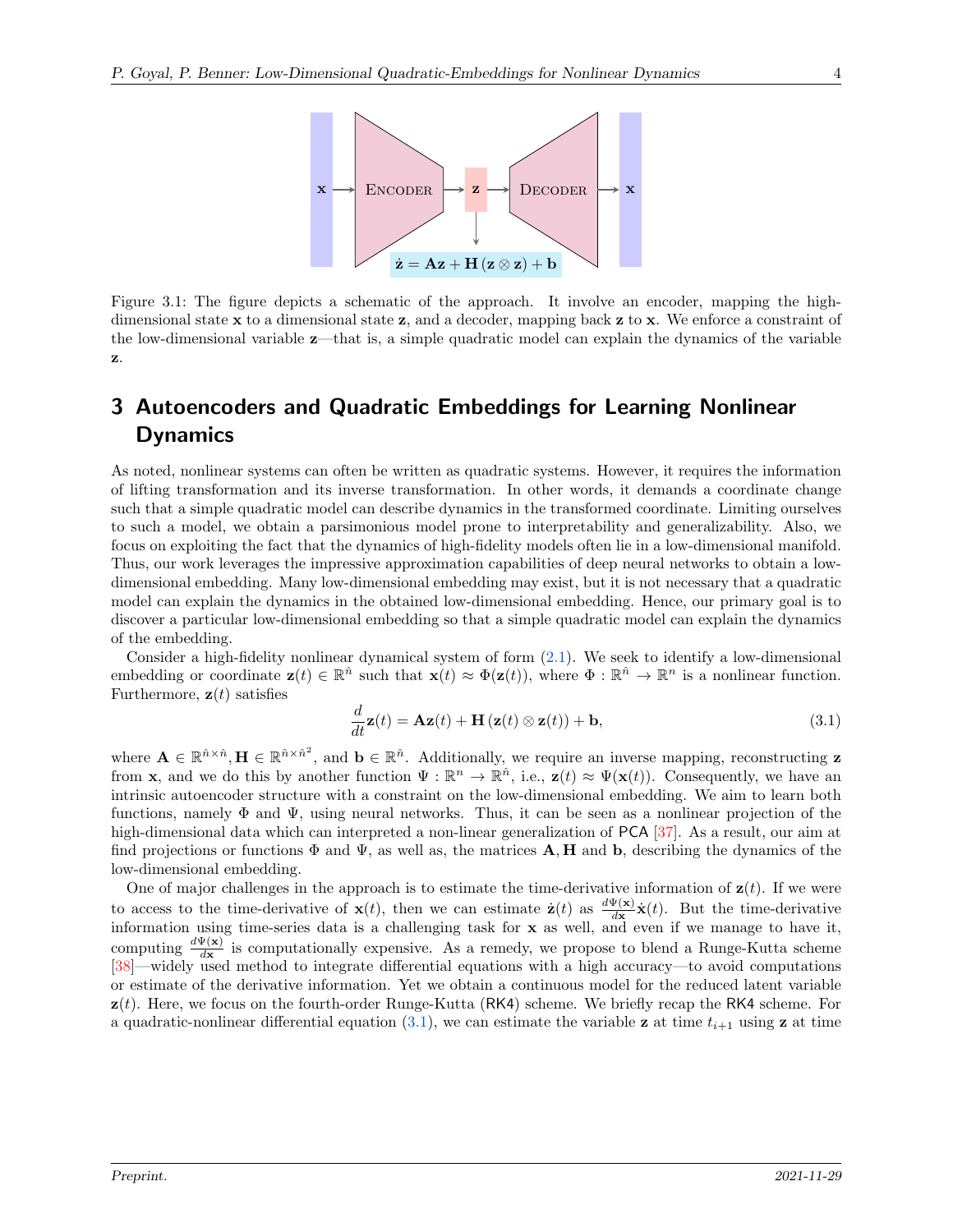$t_i$  as follows:

$$
\tilde{\mathbf{z}}_1 = \mathbf{g}(\mathbf{z}(t_i)), \quad \tilde{\mathbf{z}}_2 = \mathbf{g}\left(\mathbf{z}(t_i) + \frac{h}{2}\tilde{\mathbf{z}}_1\right), \quad \tilde{\mathbf{z}}_3 = \mathbf{g}\left(\mathbf{z}(t_i) + \frac{h}{2}\tilde{\mathbf{z}}_3\right), \quad \tilde{\mathbf{z}}_4 = \mathbf{g}\left(\mathbf{z}(t_i) + h\tilde{\mathbf{z}}_3\right), \quad (3.2a)
$$

$$
\mathbf{z}(t_{i+1}) \approx \mathbf{z}(t_i) + \frac{h}{6} (\tilde{\mathbf{z}}_1 + 2\tilde{\mathbf{z}}_2 + 2\tilde{\mathbf{z}}_3 + \tilde{\mathbf{z}}_4) =: \Pi_{\text{RK4}}(\mathbf{z}(t_i)),
$$
\n(3.2b)

where  $h = t_{i+1} - t_i$  and  $\mathbf{g}(\mathbf{z}) = \mathbf{A}\mathbf{z} + \mathbf{H}(\mathbf{z} \otimes \mathbf{z}) + \mathbf{b}$ . The RK4 scheme is  $\mathcal{O}(h^4)$  accurate globally, thus for small h, estimates are expected to be quite accurate. This allows us to write the problem of identifying quadratic models without requiring derivative information at any stage.

We depict our core network architecture in [Figure 3.2.](#page-5-0) As indicated in the figure, we aim at achieving the goals with our architecture, which are: discovering a low-dimensional representation of **x**, i.e.,  $\mathbf{z} = \Psi(\mathbf{x})$ , together with dynamics of **z** satisfying  $\dot{\mathbf{z}} = \mathbf{A}\mathbf{z} + \mathbf{H}(\mathbf{z} \otimes \mathbf{z}) + \mathbf{b}$ . Also, we seek to identify a decoder, mapping **z** to **x**, i.e.,  $\mathbf{x} = \Phi(\mathbf{z})$ . For this, we require two types of loss functions to obtain encoder-decoder functions and a quadratic model describing dynamics of the low-dimensional embedding:

• Reconstruction loss: First, we seek to determine a low-dimensional embedding  $z = \Psi(x)$ , for which we construct a dynamical model, so that the high-fidelity state  $\bf{x}$  can again be reconstructed using  $\bf{z}$ using an inverse mapping, i.e.,  $\mathbf{x} = \Phi(\mathbf{z})$ . For this, we make use of an autoencoder neural network design as in [Figure 3.2\(](#page-5-0)a). Indeed, the dimension of **z** is a hyper-parameter but the singular values of the data can provide a good indication of it. To training networks or encoder/decoder, we penalize reconstruction inaccuracy by the autoencoder through low-dimensional bottleneck as follows:

$$
\mathcal{L}_{\text{Rec}} := \|\mathbf{x} - \Phi(\Psi(\mathbf{x}))\|,\tag{3.3}
$$

where  $\|\cdot\|$  denotes the mean-squared error, averaging over all the samples and dimensions.

• Quadratic dynamics: Our second goal is to find the low-dimensional variable z such that a quadratic model can describe its dynamics, i.e.,  $\dot{\mathbf{z}}(t) = \mathbf{A}\mathbf{z}(t) + \mathbf{H}(\mathbf{z}(t) \otimes \mathbf{z}(t)) + \mathbf{b}$ . To avoid time-derivative computational or estimates, we enforce the RK4 scheme as illustrated in [Figure 3.2\(](#page-5-0)b). To learn the corresponding quadratic model, we add the following loss function:

$$
\mathcal{L}_{\text{RK4}} := \|\mathbf{z}(t_{i+1}) - \Pi_{\text{RK4}}\left(\mathbf{z}(t_i)\right)\|,\tag{3.4}
$$

where  $\mathbf{z}(t_{i+1})$  and  $\mathbf{z}(t_i)$  are values at time  $t_{i+1}$  and  $t_i$ , respectively. Moreover, we can predict its past value at time  $t_{i-1}$  using present value of  $z(t_i)$  by integrating backward in time using the RK4 scheme, i.e.,

<span id="page-4-1"></span>
$$
\mathcal{L}_{\text{RK4}}^{\text{b}} := \left\| \mathbf{z}(t_{i-1}) - \Pi_{\text{RK4}}^{\text{back}} \left( \mathbf{z}(t_i) \right) \right\|.
$$
\n(3.5)

One may add future predictions over  $m$ -steps using RK4 scheme, but it severely affects training– potentially due to vanishing or exploding gradient issues, and increases computational burden as well.

We combine these losses to train the autoencoder and a quadratic model simultaneously, which is:

$$
\mathcal{L}_{\text{Total}} := \mathcal{L}_{\text{Rec}} + \lambda \left( \mathcal{L}_{\text{RK4}} + \mathcal{L}_{\text{RK4}}^{b} \right),\tag{3.6}
$$

where  $\lambda$  is a hyper-parameter.

Remark 1. Here, we have focused on finding low-dimensional coordinate systems for high-fidelity models that can describe the dynamics. Using the proposed methodology, one can also discover an approximate coordinate for low-dimensional nonlinear dynamical systems. The dynamics in the discovered coordinate system can be described as a quadratic model.

## <span id="page-4-0"></span>4 Demonstration of the Approach

We demonstrate the realization of the proposed approach using two examples: nonlinear tabular reactor models and 2D Burgers' equations with a moving shock. We have fixed the parameter  $\lambda$  in [\(3.6\)](#page-4-1) as  $\frac{1}{dt}$ , where dt is the time interval between data. In our experiments, we have taken the measurements at a regular interval, though the approach is applicable when measurements are collected at an irregular interval. All experiments were run on A100 Nvida<sup>®</sup> GPU and have used Pytorch [\[39\]](#page-10-14) to train networks.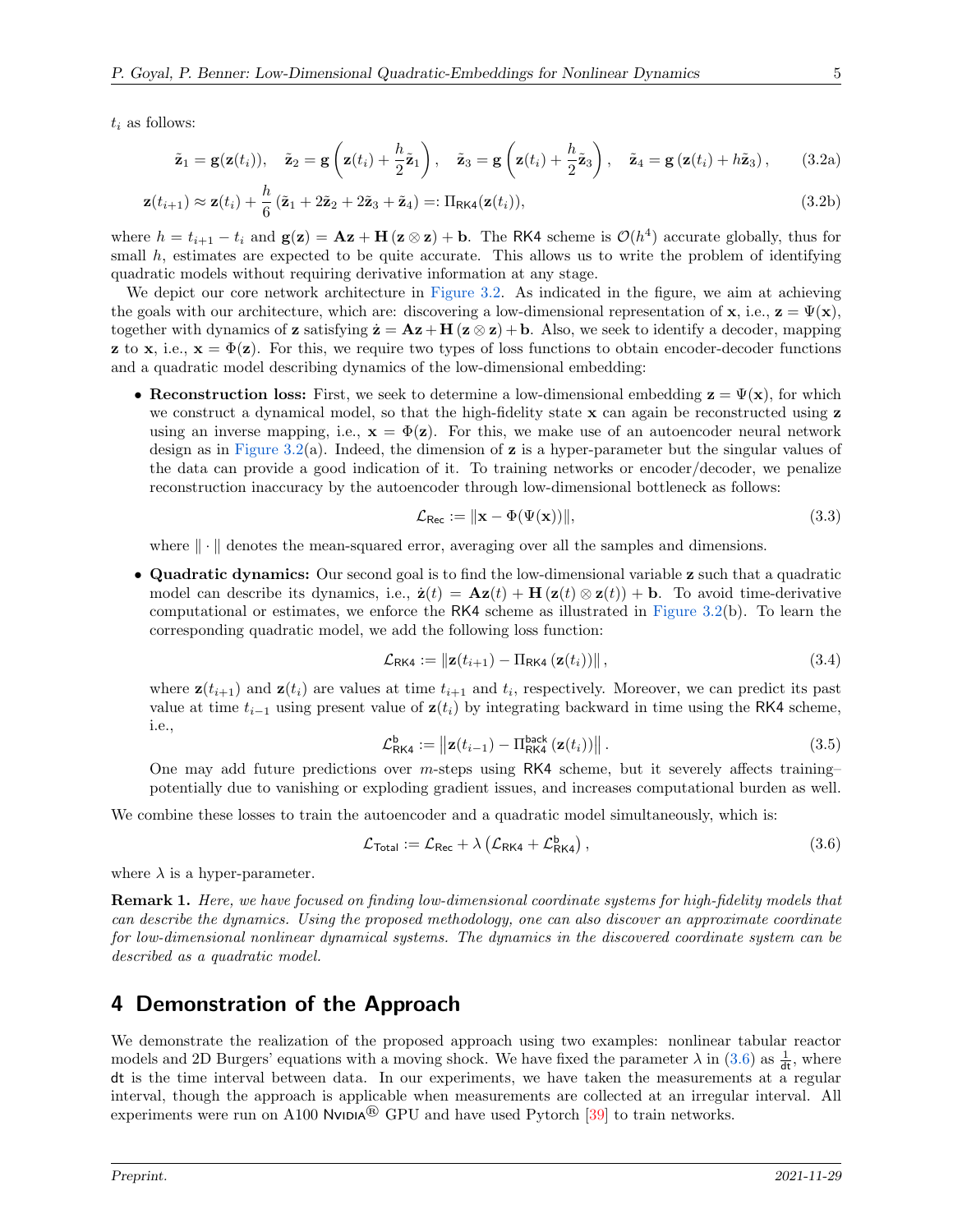<span id="page-5-0"></span>

Figure 3.2: The figure depicts the core principle of the approach to identify low-dimensional quadraticembeddings of high-fidelity dynamical systems. Our architecture is inspired by autoencoder neural network and a Runge-Kutta scheme. The (a) identifies low-dimensional coordinates  $z = \Psi(\mathbf{x})$  using encoder and recovers  $\mathbf{x} = \Phi(\mathbf{z})$  by decoding it. The (b) shows the fourth-order Runge-Kutta scheme to predict  $z_{k+1}$  (the variable **z** at time  $t_{k+1}$  from  $z_k$  (the variable **z** at time  $t_k$ ) so that estimating derivatives can be avoided.

#### 4.1 Tabular reactor model:

We first consider a 1D tubular reactor model that explains evolution of concentration  $\psi(x,t)$  and temperature  $\theta(x, t)$ . The governing equations are given by partial differential equations [\[40\]](#page-11-0):

$$
\frac{\partial \psi}{\partial t} = \frac{1}{\text{Pe}} \frac{\partial^2 \psi}{\partial x^2} - \frac{\partial \psi}{\partial x} - \mathcal{D}\mathcal{F}(\psi, \theta; \gamma), \n\frac{\partial \theta}{\partial t} = \frac{1}{\text{Pe}} \frac{\partial^2 \theta}{\partial x^2} - \frac{\partial \theta}{\partial x} - 2.5 (\theta - 1) + 0.5 \cdot \mathcal{D}\mathcal{F}(\psi, \theta; \gamma),
$$
\n(4.1)

where x being the spatial variable  $x \in (0, 1)$ , time  $t > 0$ , and Arrhenius reaction term

$$
\mathcal{F}(\psi, \theta; \gamma) = \phi \exp\left(\gamma - \frac{\gamma}{\theta}\right). \tag{4.2}
$$

Moreover,  $\mathcal{D},$  Pe and  $\gamma$  denote Damköhler number, Péclet number and the reactor rate, respectively, and we set  $D = 0.167$ , Pe = 5, and  $\gamma = 25$  as discussed e.g., in [\[13,](#page-9-0) [41\]](#page-11-1). We omit writing the boundary and initial conditions and refer to [\[13,](#page-9-0) [41\]](#page-11-1) for them. The model explains an oscillatory dynamics of the reactor. To collect data, the partial differential equations are discretized using a finite-element scheme by taking 99 spatial degree of freedom. We gather data at these points for the concentration and temperature in the time range  $t \in [0, 60]$  at a regular time interval  $dt = 0.05$ . A construction of low-dimensional models of the rector has been considered, e.g., in [\[41,](#page-11-1) [42\]](#page-11-2) but they require knowledge of either equations or model.

We construct a low-dimensional model for the reactor using only data. We normalize the data between 0 and 1 before training and identifying a low-dimensional quadratic embedding. We aim at identifying a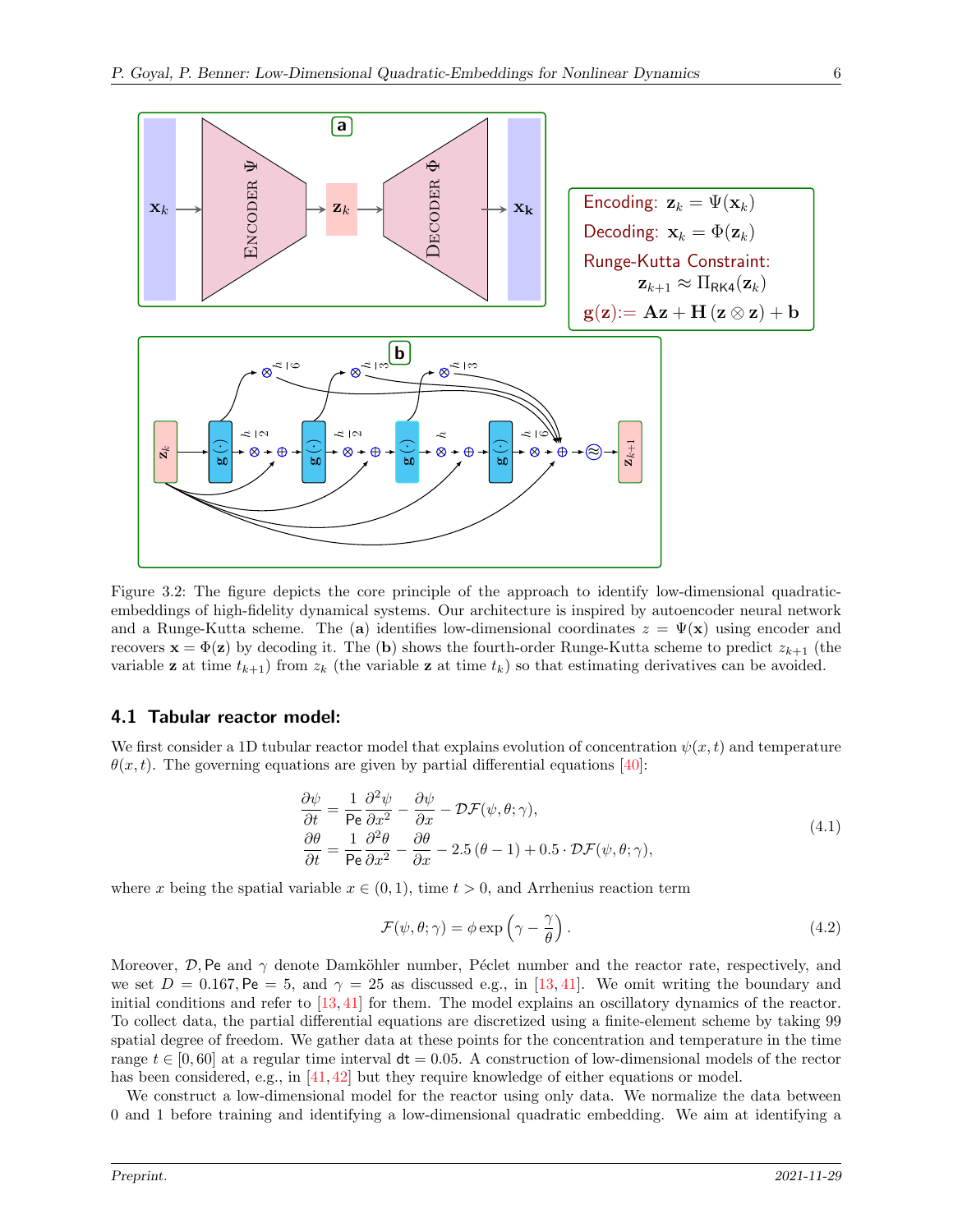<span id="page-6-0"></span>

(b) Encoder-decoder design for Burger's example.

Figure 4.1: The encoder and decoder architectures are shown in the figure.  $conv1D$ , k (conv2D, k) indicates a 1D(2D) convolution layer with k kernels of size 5, and likewise convT1D, k (convT2D, k) is a 1D(2D) transpose convolution layer with k transponse kernels of size 5. We have used stride of 2 to down-sample and up-sample; bn denotes batch-normalization. We have use bn after each convolutional layer and final linear layer in the encoder. We highlight the usage of bn after the last linear layer in the encoder which makes better distribution of the low-dimensional variable, thus improving training. As an activation function, we employed exponential linear unit [\[43\]](#page-11-3). Below each block, we denote the size of output of the block.

low-dimensional model with intrinsic dimension to  $\hat{n} = 2$  whose dynamics can be described by a quadratic model. For this, we have used an encoder and decoder architecture design, shown in [Figure 4.1a.](#page-6-0) We have employed using Adam optimizer [\[44\]](#page-11-4) for training and have trained for 15 000 epochs with an initial learning rate 1 · <sup>10</sup><sup>−</sup><sup>3</sup> which is reduced by one-fifth after every 2 000 epoch. Once trained encoder, decoder, and the corresponding 2-dimensional quadratic model, we integrate the quadratic model and use the decoder to reconstruct concentration and temperature on the full grid. For comparison, we identify a 2-dimensional coordinate by projecting the full-dimensional solution using the most dominant POD basis and learn the best quadratic model, describing dynamics  $[6]$ . We plot the reconstruction in [Figure 4.2,](#page-7-1) where we observe that the proposed methodology can discover a simple two-dimensional quadratic dynamics model which can describe the dynamics of the high-fidelity system.

#### 4.2 2D Burgers' equation

In our second example, we consider a 2D Burgers' equation that explains several flow-related dynamics. The dynamics is given by

$$
\frac{\partial u(x,t)}{\partial t} + \left(\frac{1}{2}, \frac{1}{2}\right)^{\top} \cdot \nabla u(x,t)^2 = 0, \forall (x,t) \in \Omega \times [0,T].
$$
\n(4.3)

We consider a square block as an initial condition as in  $\left[45\right]$ —that is,

$$
u(x,t=0) = \begin{cases} 1, & x \in [0,0.5]^2 \\ 0, & \text{else} \end{cases}
$$
(4.4)

Like in [\[45\]](#page-11-5), we also take  $\Omega$  to be  $(-0.1, 1.5)^2$ . Having discretized the domain by taken 512 points in xdirection as well as in y-direction; thus, the system has 262 144 degrees of freedom. We take 100 data in the time interval [0, 1] at a regular time grid. We make the encoder and decoder designs as shown in [Figure 4.1b](#page-6-0) with bottleneck dimension being only one. We have trained the networks using Adam for 15 000 epochs. We set the initial learning rate  $1 \cdot 10^{-3}$ , which is being reduced by one-fifth after each 2 000 epochs. After trained, we identify a one-dimensional quadratic model that encodes dynamics of complex Burger's equations. We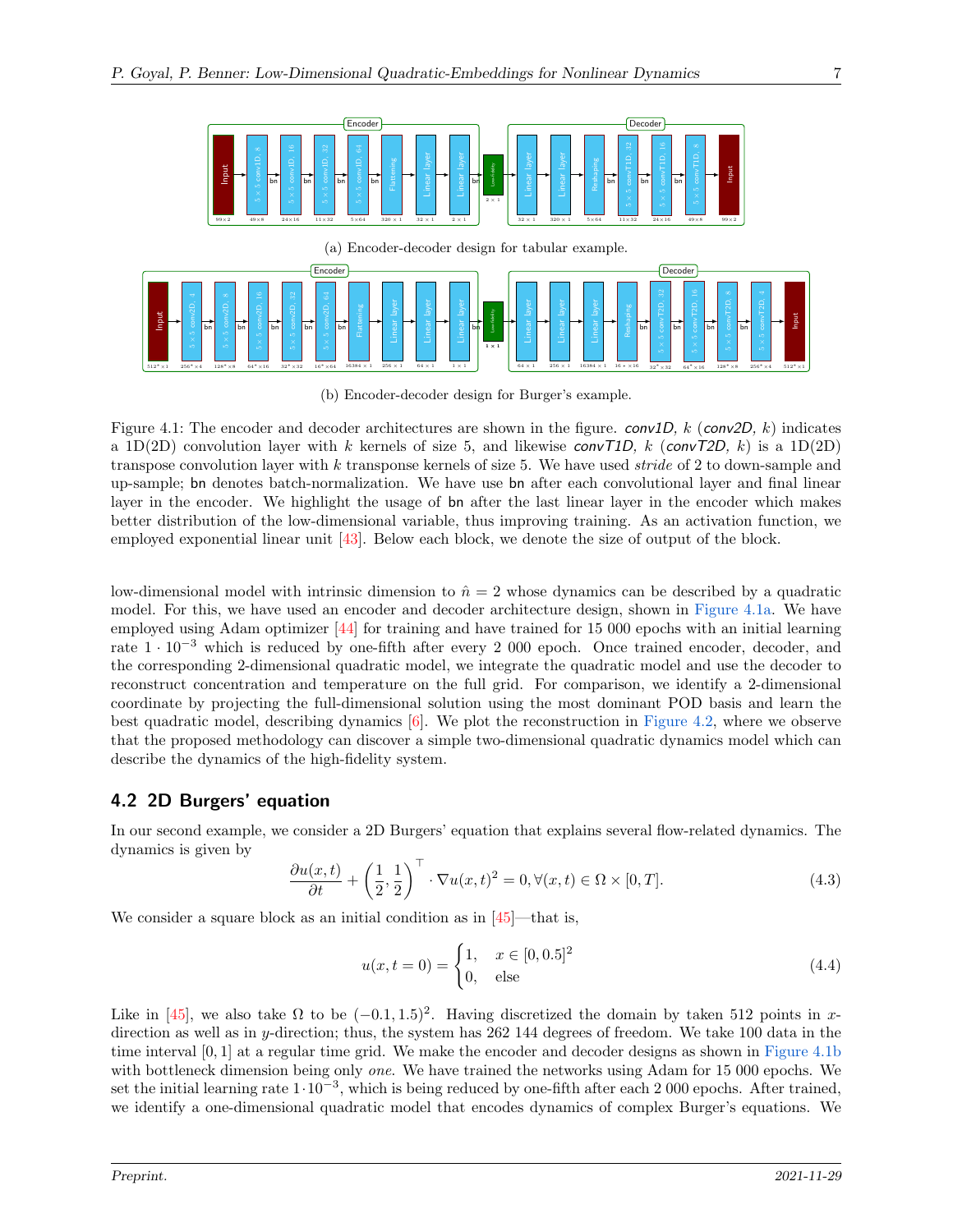<span id="page-7-1"></span>

(b) Temperature over time in the domain.

Figure 4.2: The figure shows a comparison of the accuracy of the encoder-decoder and 2-dimensional quadratic model, which are obtained using the proposed methodology (in the middle) and operator inference in  $[6]$  (in the rightmost). We plot the output of the decoders, which is nothing but the high-fidelity solution, and the input to the decoders is the corresponding 2-dimensional evolution of the embeddings.

obtain the evolution of the low-dimensional variable by integrating with an appropriate initial condition and reconstruct the solution of the full domain using the decoder. The results are shown in [Figure 4.3.](#page-8-1) We mention that we tried to obtain the best one-dimensional quadratic model using linear projection, but the model could not capture any dynamics reasonably; hence, we refrain from plotting them in the figure. It illustrates the impressive capabilities of the neural networks to identify low-dimensional coordinates such that a quadratic model can describe its dynamics. It allows us to come up with low-dimensional using nonlinear projection (encoder-decoder using neural networks) for data with a slow-decay of Kolmogorov nwidth. Hence, for complex high-fidelity nonlinear systems, we can identify a low-dimensional quadratic model, encoding dynamics, thus easing engineering studies, e.g., control, optimization.

## <span id="page-7-0"></span>5 Discussion

In our work, we have utilized the power of deep learning to determine a low-dimensional embedding of high-fidelity dynamical models so that the dynamics of the low-dimensional embedding can be described by a simple quadratic model. To that end, we have employed autoencoder architectures with a constraint of the low-dimensional bottleneck embedding–that is, a quadratic model can explain its dynamics. It is important to learn the low-dimensional representation and the corresponding quadratic model to obtain interpretable and parsimonious models. The proposed methodology addresses two main drawbacks of earlier existing approaches, which are: (a) smooth-enough nonlinear systems can be written as a quadratic model in the proper coordinates, but it is not intuitive to find using only data, and (b) many applications such as advection-dominant problems show a slow decay of the Kolmogorov  $n$ -width; thus, a low-dimensional representation using a linear projection of data displays a poor performance. In our approach, the usage of an autoencoder and neural networks can be interpreted to find correct low-dimensional representation using a nonlinear projection while ensuring that a quadratic model can explain the dynamics of the representation.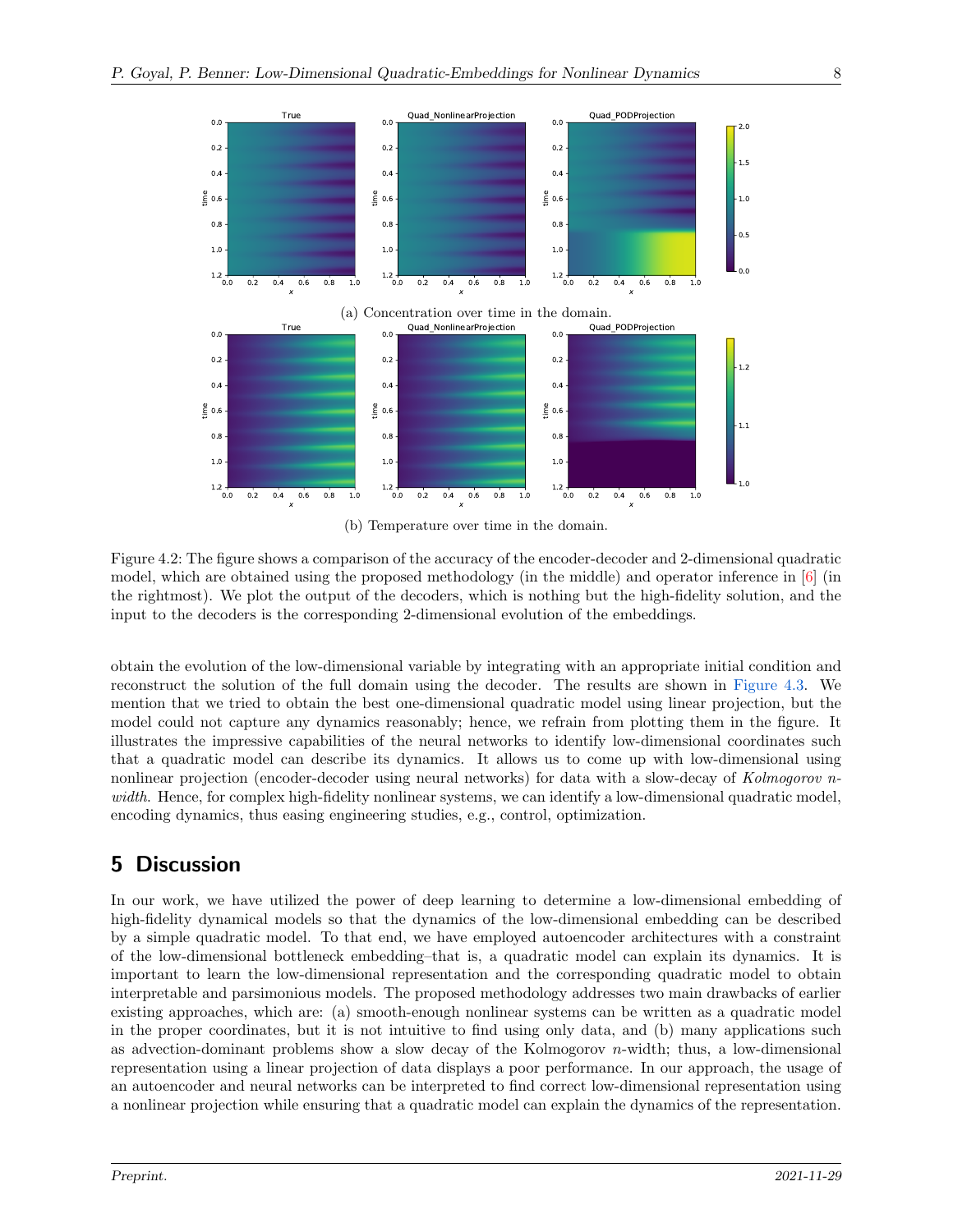<span id="page-8-1"></span>

Figure 4.3: The transient behavior obtained from the learned models (encoder, decoder, and quadratic model) with the ground truth is shown. The first row shows the ground truth, and the second row is from the learned model, indicating a good low-dimensional surrogate that faithfully captures the original dynamics.

We have demonstrated our approach using two examples to determine parsimonious models for complex high-dimensional dynamical systems.

There are many open avenues for future research. An emerging field of research in science and engineering is scientific machine learning (see, e.g., [\[46\]](#page-11-6)), in which a primary goal is to infuse empirical knowledge and first-principles rules of processes in the course of training neural networks. We hope that by incorporating such information and physics while training, one learns models using fewer data (otherwise, deep learning approaches are data-demanding). Also, the autoencoder would be better interpretable and generalizable. Furthermore, finding suitable designs of an encoder and decoder is a concern though there are enough intuitions by deep learning experts to find reasonably good designs. Moreover, we mention that despite our effort to avoid computation of the time-derivatives—which is dubious for noisy measurements—to obtain a continuous quadratic model by fusion with a Runge-Kutta method, our approach still may show poor performance. However, one can execute a de-noising step to remove noise from data using, e.g., the techniques in [\[47,](#page-11-7) [48\]](#page-11-8). Last but not least, finding the intrinsic dimension of the low-dimensional embedding with the desired properties plays a crucial role in the performance of our approach. So, to find a good estimate of it, thus leading to the most parsimonious representation, would require further research.

## Acknowledgment

We would like to express our gratitude to Dr. Neeraj Sarna for providing data for 2D Burgers' example considered in Subsection 4.2.

## Funding Statement

Peter Benner was partially supported by the German Research Foundation (DFG) Research Training Group 2297 "MathCoRe", Magdeburg.

## References

- <span id="page-8-0"></span>[1] J. Bongard and H. Lipson, "Automated reverse engineering of nonlinear dynamical systems," Proc. Nat. Acad. Sci. U.S.A., vol. 104, no. 24, pp. 9943–9948, 2007.
- [2] C. Yao and E. M. Bollt, "Modeling and nonlinear parameter estimation with Kronecker product representation for coupled oscillators and spatiotemporal systems," Physica D: Nonlinear Phenomena, vol. 227, no. 1, pp. 78–99, 2007.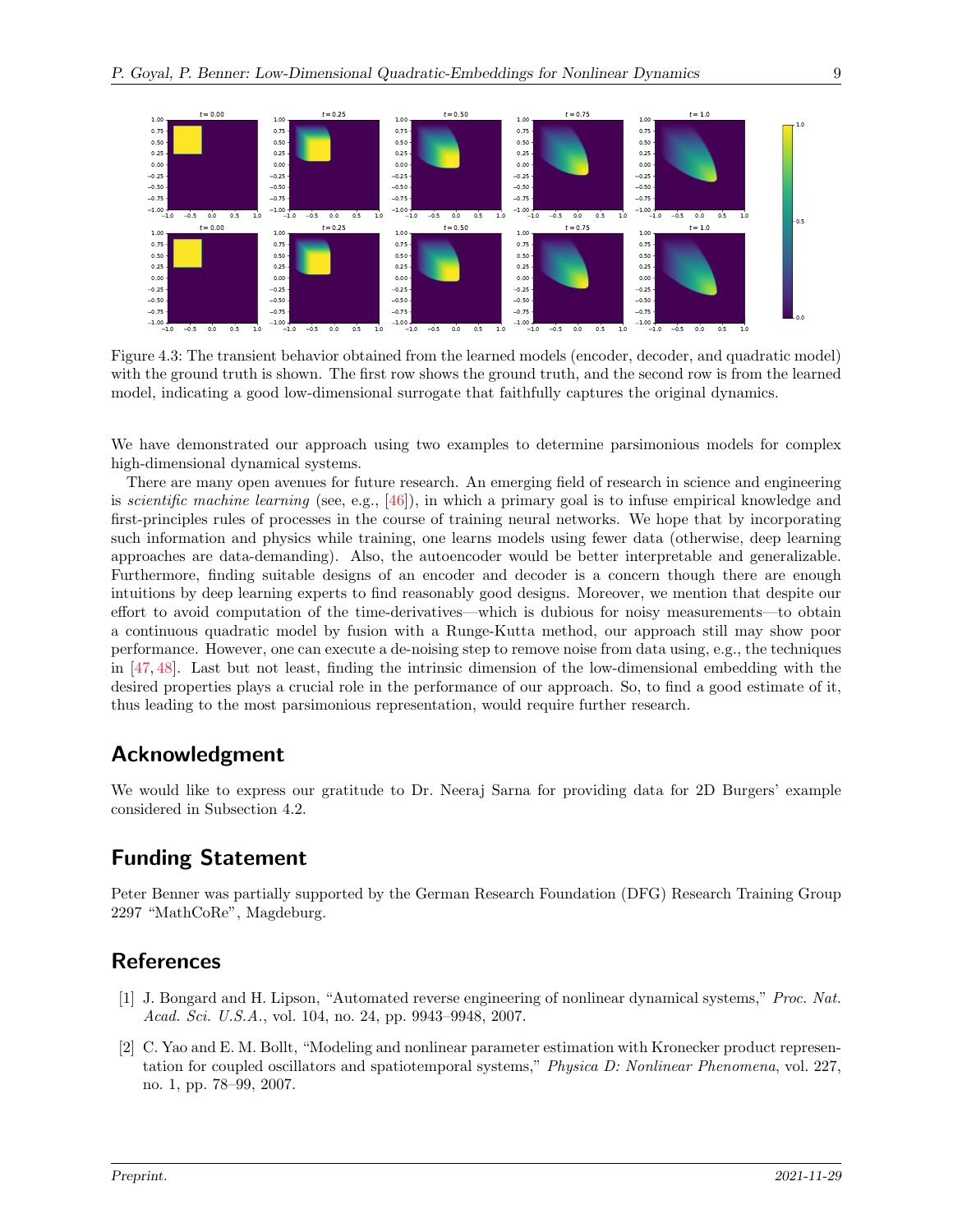- <span id="page-9-5"></span>[3] M. Schmidt and H. Lipson, "Distilling free-form natural laws from experimental data," Science, vol. 324, no. 5923, pp. 81–85, 2009.
- [4] C. W. Rowley, I. Mezić, S. Bagheri, P. Schlatter, and D. Henningson, "Spectral analysis of nonlinear flows," J. Fluild Mech., vol. 641, no. 1, pp. 115–127, 2009.
- <span id="page-9-7"></span>[5] P. J. Schmid, "Dynamic mode decomposition of numerical and experimental data," J. Fluild Mech., vol. 656, pp. 5–28, 2010.
- <span id="page-9-9"></span>[6] B. Peherstorfer and K. Willcox, "Data-driven operator inference for nonintrusive projection-based model reduction," Comp. Meth. Appl. Mech. Eng., vol. 306, pp. 196–215, 2016.
- [7] P. Benner, S. Gugercin, and K. Willcox, "A survey of projection-based model reduction methods for parametric dynamical systems," SIAM Rev., vol. 57, no. 4, pp. 483–531, 2015.
- <span id="page-9-6"></span>[8] S. L. Brunton, J. L. Proctor, and J. N. Kutz, "Discovering governing equations from data by sparse identification of nonlinear dynamical systems," *Proc. Nat. Acad. Sci. U.S.A.*, vol. 113, no. 15, pp. 3932– 3937, 2016.
- [9] M. O. Williams, I. G. Kevrekidis, and C. W. Rowley, "A data–driven approximation of the Koopman operator: Extending dynamic mode decomposition," J. Nonlinear Sci., vol. 25, no. 6, pp. 1307–1346, 2015.
- <span id="page-9-8"></span>[10] J. N. Kutz, S. L. Brunton, B. W. Brunton, and J. L. Proctor, Dynamic Mode Decomposition: Data-Driven Modeling of Complex Systems. Philadelphia, USA: Society of Industrial and Applied Mathematics, 2016.
- [11] S. H. Rudy, S. L. Brunton, J. L. Proctor, and J. N. Kutz, "Data-driven discovery of partial differential equations," Sci. Adv., vol. 3, no. 4, p. e1602614, 2017.
- [12] J. Pathak, B. Hunt, M. Girvan, Z. Lu, and E. Ott, "Model-free prediction of large spatiotemporally chaotic systems from data: A reservoir computing approach," Physical Rev. Letters, vol. 120, no. 2, p. 024102, 2018.
- <span id="page-9-0"></span>[13] P. Benner, P. Goyal, B. Kramer, B. Peherstorfer, and K. Willcox, "Operator inference for non-intrusive model reduction of systems with non-polynomial nonlinear terms," Comp. Meth. Appl. Mech. Eng., vol. 372, p. 113433, 2020.
- <span id="page-9-1"></span>[14] P. Benner, V. Mehrmann, and D. C. Sorensen, Dimension Reduction of Large-Scale Systems, vol. 45 of Lect. Notes Comput. Sci. Eng. Berlin/Heidelberg, Germany: Springer-Verlag, 2005.
- [15] A. T. Patera and G. Rozza, Reduced Basis Approximation and a Posteriori Error Estimation for Parametrized Partial Differential Equations. MIT, 2007. To appear in (tentative rubric) MIT Pappalardo Graduate Monographs in Mechanical Engineering.
- <span id="page-9-10"></span>[16] W. H. A. Schilders, H. A. van der Vorst, and J. Rommes, Model Order Reduction: Theory, Research Aspects and Applications. Berlin, Heidelberg: Springer-Verlag, 2008.
- <span id="page-9-2"></span>[17] A. Quarteroni, A. Manzoni, and F. Negri, Reduced Basis Methods for Partial Differential Equations, vol. 92 of La Matematica per il 3+2. Springer International Publishing, 2016. ISBN: 978-3-319-15430-5.
- <span id="page-9-3"></span>[18] C. Gu, "QLMOR: A projection-based nonlinear model order reduction approach using quadratic-linear representation of nonlinear systems," IEEE Trans. Comput. Aided Des. Integr. Circuits. Syst., vol. 30, no. 9, pp. 1307–1320, 2011.
- <span id="page-9-4"></span>[19] E. Qian, B. Kramer, B. Peherstorfer, and K. Willcox, "Lift & learn: Physics-informed machine learning for large-scale nonlinear dynamical systems," Physica D: Nonlinear Phenomena, vol. 406, p. 132401, 2020.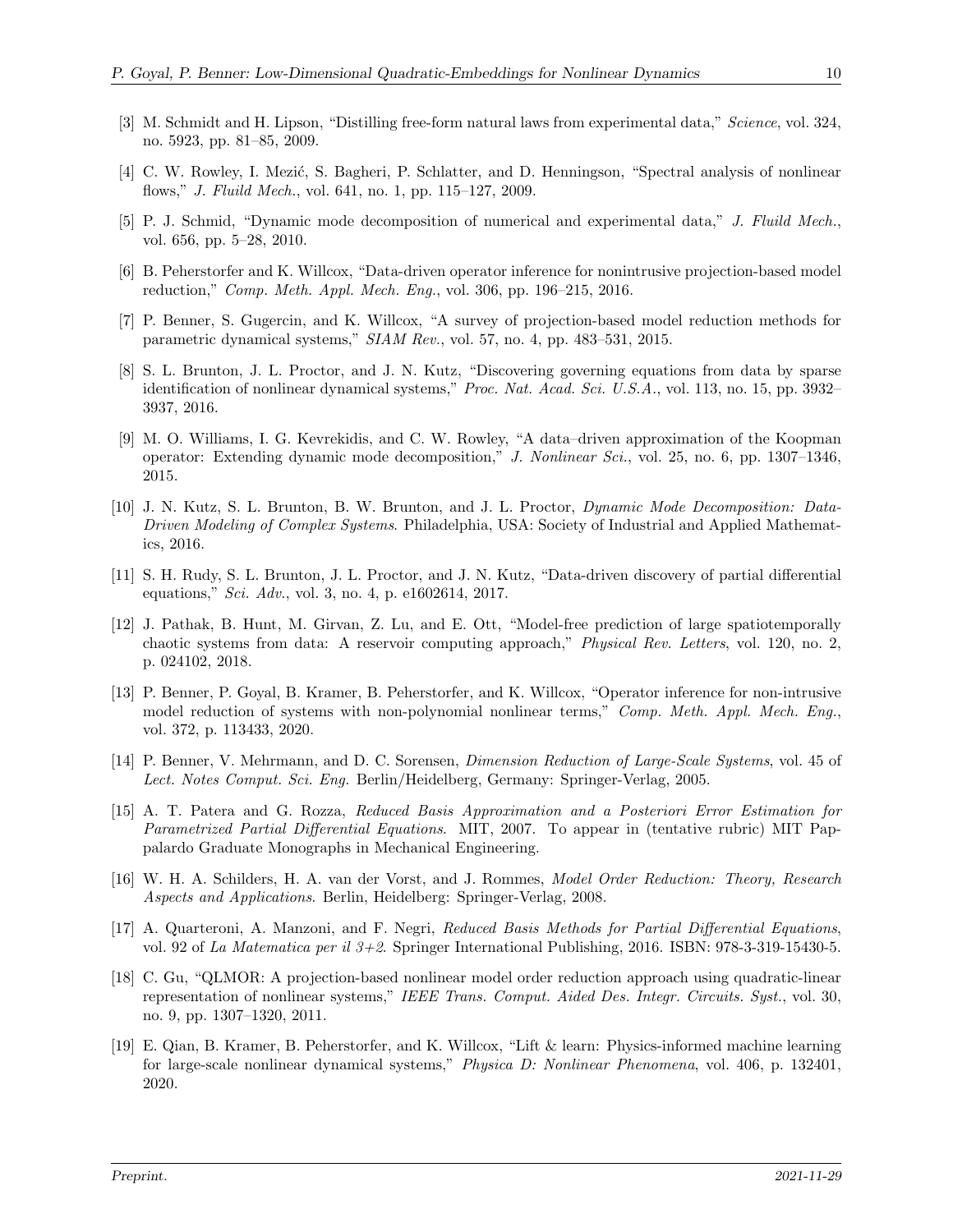- <span id="page-10-0"></span>[20] G. P. McCormick, "Computability of global solutions to factorable nonconvex programs: Part I—Convex underestimating problems," Mathematical Programming, vol. 10, no. 1, pp. 147–175, 1976.
- <span id="page-10-1"></span>[21] J. A. Suykens, J. P. Vandewalle, and B. L. de Moor, Artificial Neural Networks for Modelling and Control of Non-Linear Systems. Springer, 1996.
- [22] S. N. Kumpati and P. Kannan, "Identification and control of dynamical systems using neural networks," IEEE Trans. Neural Networks, vol. 1, no. 1, pp. 4–27, 1990.
- <span id="page-10-8"></span>[23] B. Lusch, J. N. Kutz, and S. L. Brunton, "Deep learning for universal linear embeddings of nonlinear dynamics," Nature Commun., vol. 9, no. 1, pp. 1–10, 2018.
- [24] A. Mardt, L. Pasquali, H. Wu, and F. Noé, "Vampnets for deep learning of molecular kinetics," Nature Commun., vol. 9, no. 1, pp. 1–11, 2018.
- [25] P. R. Vlachas, W. Byeon, Z. Y. Wan, T. P. Sapsis, and P. Koumoutsakos, "Data-driven forecasting of high-dimensional chaotic systems with long short-term memory networks," *Proc. Royal Society A:* Mathematical, Physical and Engineering Sciences, vol. 474, no. 2213, p. 20170844, 2018.
- [26] E. Yeung, S. Kundu, and N. Hodas, "Learning deep neural network representations for Koopman operators of nonlinear dynamical systems," in American Control Conference, pp. 4832–4839, IEEE, 2019.
- [27] N. Takeishi, Y. Kawahara, and T. Yairi, "Learning Koopman invariant subspaces for dynamic mode decomposition," Adv. Neural Inform. Processing Systems, vol. 30, 2017.
- <span id="page-10-4"></span>[28] K. Champion, B. Lusch, J. N. Kutz, and S. L. Brunton, "Data-driven discovery of coordinates and governing equations," Proc. Nat. Acad. Sci. U.S.A., vol. 116, no. 45, pp. 22445–22451, 2019.
- <span id="page-10-2"></span>[29] P. Goyal and P. Benner, "LQResNet: A deep neural network architecture for learning dynamic processes," tech. rep., 2021.
- <span id="page-10-3"></span>[30] H. Schaeffer, R. Caflisch, C. D. Hauck, and S. Osher, "Sparse dynamics for partial differential equations," Proc. Nat. Acad. Sci. U.S.A., vol. 110, no. 17, pp. 6634–6639, 2013.
- <span id="page-10-5"></span>[31] P. Benner, C. Himpe, and T. Mitchell, "On reduced input-output dynamic mode decomposition," Adv. Comput. Math., vol. 44, no. 6, pp. 1821–1844, 2018.
- <span id="page-10-6"></span>[32] K. Lee and K. T. Carlberg, "Model reduction of dynamical systems on nonlinear manifolds using deep convolutional autoencoders," J. Comput. Phys., vol. 404, p. 108973, 2020.
- <span id="page-10-7"></span>[33] F. J. Gonzalez and M. Balajewicz, "Deep convolutional recurrent autoencoders for learning lowdimensional feature dynamics of fluid systems," arXiv preprint arXiv:1808.01346, 2018.
- <span id="page-10-9"></span>[34] B. O. Koopman, "Hamiltonian systems and transformation in Hilbert space," Proc. Nat. Acad. Sci. U.S.A., vol. 17, no. 5, p. 315, 1931.
- <span id="page-10-10"></span>[35] P. Benner and T. Breiten, "Two-sided projection methods for nonlinear model order reduction," SIAM J. Sci. Comput., vol. 37, no. 2, pp. B239–B260, 2015.
- <span id="page-10-11"></span>[36] T. G. Kolda and B. W. Bader, "Tensor decompositions and applications," SIAM Rev., vol. 51, no. 3, pp. 455–500, 2009.
- <span id="page-10-12"></span>[37] P. Baldi and K. Hornik, "Neural networks and principal component analysis: Learning from examples without local minima," Neural networks, vol. 2, no. 1, pp. 53–58, 1989.
- <span id="page-10-13"></span>[38] A. Iserles, A First Course in the Numerical Analysis of Differential Equations. No. 44, Cambridge University Press, 2009.
- <span id="page-10-14"></span>[39] A. Paszke, S. Gross, F. Massa, A. Lerer, J. Bradbury, G. Chanan, T. Killeen, Z. Lin, N. Gimelshein, L. Antiga, et al., "Pytorch: An imperative style, high-performance deep learning library," Advances in Neural Information Processing Systems, vol. 32, pp. 8026–8037, 2019.